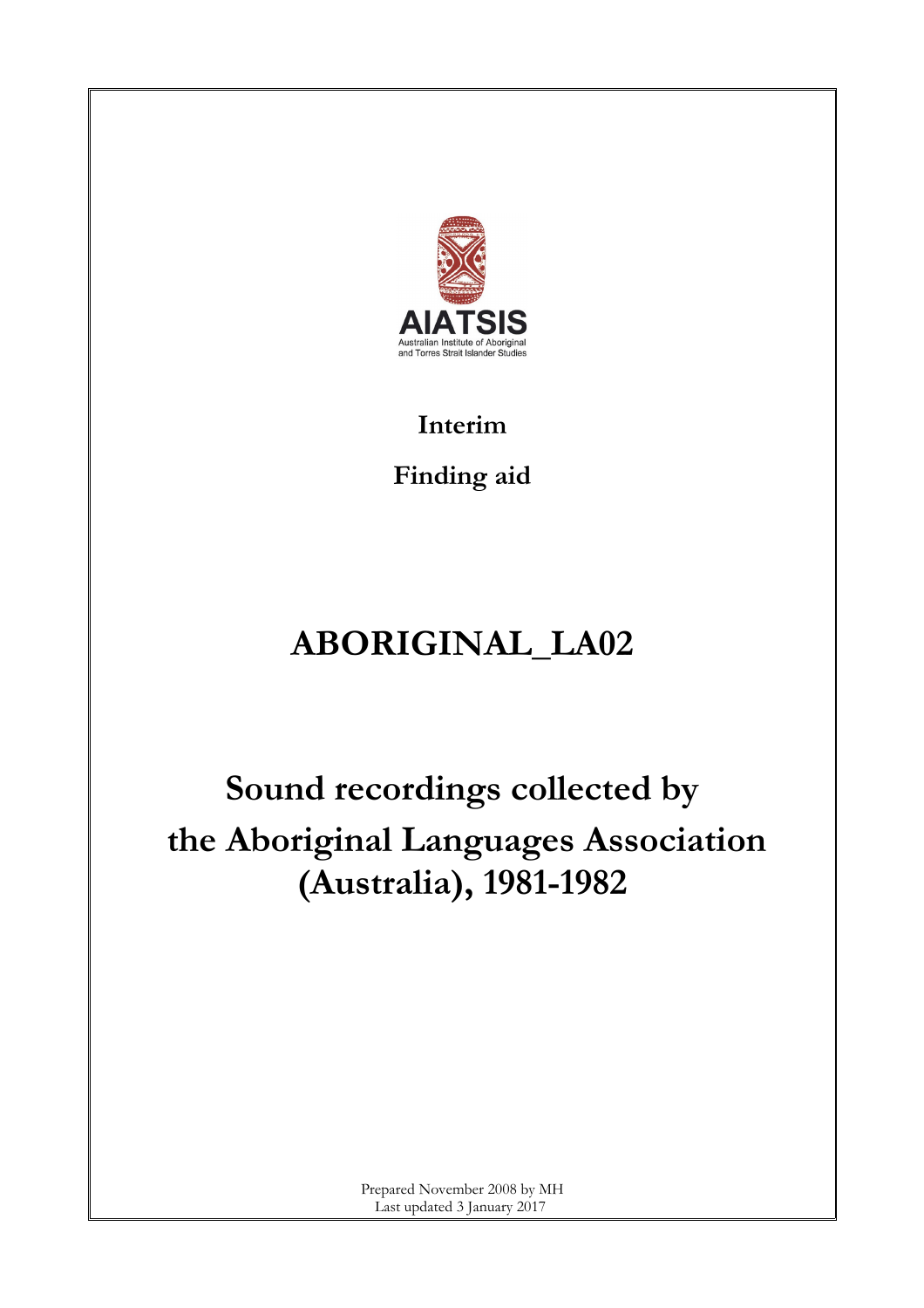#### **ACCESS**

## **Availability of copies**

Listening copies are available. Contact [AIATSIS](http://www.aiatsis.gov.au/index.html) to arrange an appointment to listen to the recordings or to order copies.

## **Restrictions on listening**

This collection is restricted and may only be listened to by clients who have obtained permission from the depositor. For more details, contact Access and Client Services by sending an email to [collectionenquiry@aiatsis.gov.au](mailto:collectionenquiry@aiatsis.gov.au) or phone (02) 6261 4212.

#### **Restrictions on use**

This collection is restricted and may only be copied by clients who have obtained permission from the depositor. Permission must be sought from the depositor as well as the relevant Indigenous individual, family or community for any publication or quotation of this material. Any publication or quotation must be consistent with the *Copyright Act* (1968).

## **SCOPE AND CONTENT NOTE**

**Date:** 1981-1982

**Extent:** 8 sound cassettes (ca. 90 min. each) : analogue, mono.

### **Production history**

These recordings were made by the Aboriginal Languages Association (Australia) in 1981, and possibly 1982. They feature discussions concerning interpreting, language education, and the establishment of a national language organisation. Speakers include Michael Walsh and Gloria Brennan. The collection was deposited at AIATSIS by Charmaine Green on 24 March 1986.

## **RELATED MATERIAL**

For a complete listing of related material held by AIATSIS, consult the Institute's Mura® online catalogue at [http://www.aiatsis.gov.au/collections/muraread.html.](http://www.aiatsis.gov.au/collections/muraread.html)

## **ARCHIVIST'S NOTE**

This finding aid was compiled from information provided by the depositor, Charmaine Green, and notes taken by the AIATSIS audio technician who copied the collection for preservation. Detailed item descriptions, featuring timing points, are not yet available as the collection has not been auditioned by AIATSIS staff. The cassettes in this collection were numbered by the depositor. However, tape 14 was not supplied. Cassette 1, labelled 'ALA Tuesday' is not dated, but it may have been recorded at the Aboriginal Language Association workshop, held in Batchelor on the 4-7 April 1982. Cassettes 20 and 22 were blank and therefore not archived. Side 2 of cassettes 13, 15, 18, 19 were also blank. Side 1 of cassette 17 was inaudible and therefore not archived. With the exception of the cassette labelled 'ALA Tuesday', the recording quality of this collection is poor.

> ABORIGINAL\_LA02 Page 2 of 3